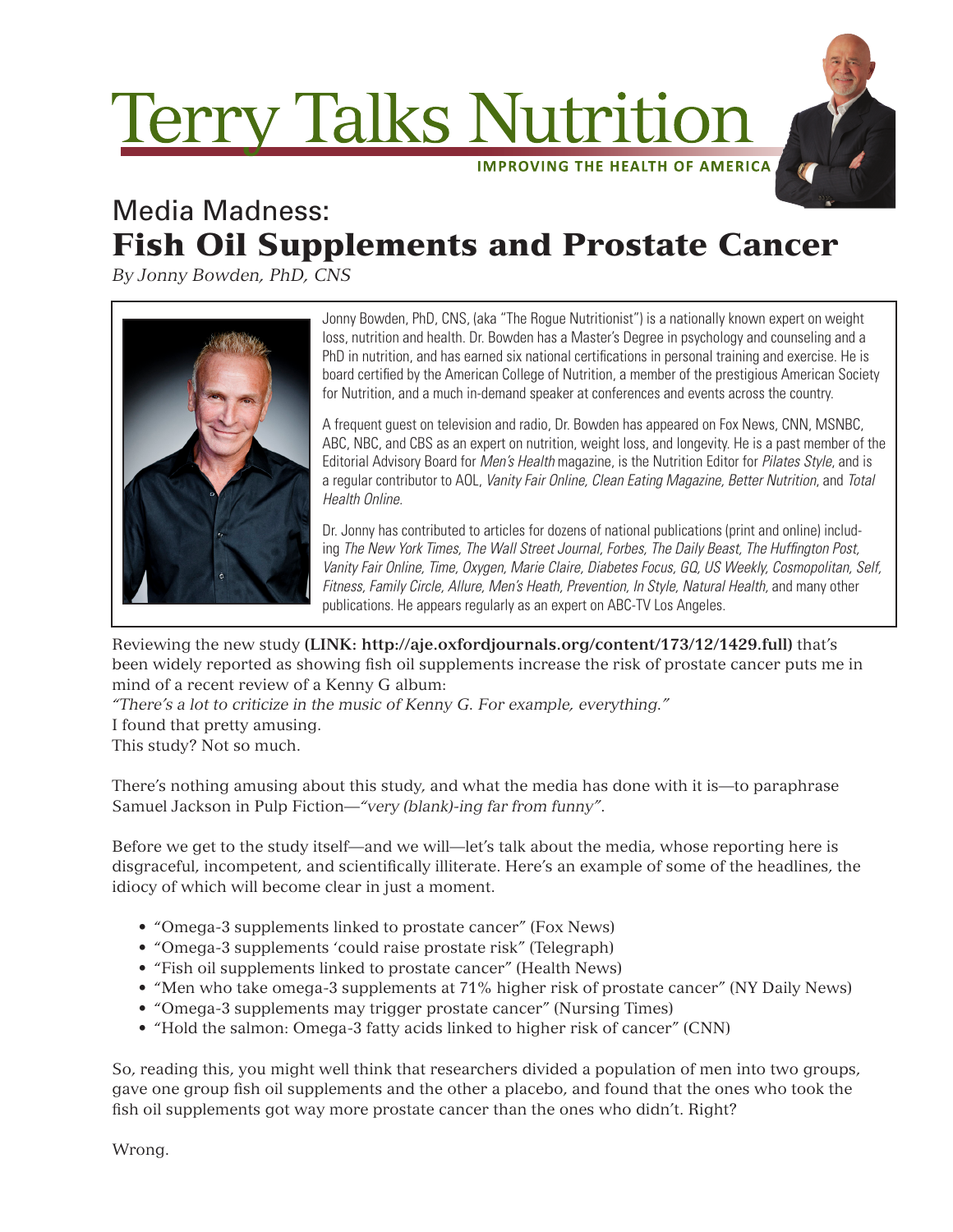The first thing you need to know is that *no fish oil supplements—or any other kind of supplements, for that matter—were given in this study.* None. This study looked at blood levels of long-chain fatty acids such as those found in fish (EPA and DHA). And even there, the association between higher blood levels and prostate cancer—which we'll get to in a minute—was only found for DHA. No association was found between EPA and prostate cancer, nor between prostate cancer and ALA (the omega-3 found in flax and chia).

How do you explain the fact that reporter after reporter and news outlet after news outlet conveniently equated *higher blood levels of DHA* with *"fish oil supplement taking"*? There's almost no other explanation other than a strong anti-supplement bias and a desire for shocking headlines. And any doubt about the objectivity of the researchers should have been abandoned after one of them—Dr. Alan Kristy—told reporters, "We've shown once again that use of nutritional supplements may be harmful". **(LINK: http://www.huffingtonpost.co.uk/2013/07/11/supplement-linked-toaggressive-cancer\_n\_3577523.html)**

So let's be clear. Supplements weren't a part of the study and weren't given to the participants. Period.

No, like so many studies these days, this was an observational study (based on nested data from participants in the Prostate Cancer Prevention Trail from 1994-2003). There was no experiment, just an observation about what things were found together in this particular population.

## Stranger than Fiction: Trans Fats Protective!

Want to know what else the researchers found? Participants who had the highest levels of trans fats in their blood also had the least risk for prostate cancer.

So, if you want to jump to conclusions and take action immediately, here are two things you should do right now to protect your health:

- 1) Stop eating fish
- 2) Start eating trans fats

No one in the media is dumb enough to tell us to do that. These same folks are, however, perfectly OK casting doubt about the safety of omega-3 supplements, which—in case you happened to miss this the first two times I mentioned it—were not used in the study.

If blood levels of omega-3's are the problem, fish should be just as "dangerous" as fish oil supplements. And—so far, at least—I haven't heard any media pundits advise us to stop eating salmon and start scarfing down donuts and margarine—because they're so rich in "protective" trans fats.

## Study Debunking 101: Why Were DHA Levels High?

The best study debunker in the business—Denise Minger—**(LINK: http://rawfoodsos.com/category/omega-3/)**—points out that DHA levels in the blood do not necessarily track with dietary intake. The men with the higher levels of DHA weren't necessarily eating more fish, and we pretty much know that the majority weren't taking supplements (because the researchers said as much). Though DHA levels in the blood go up when you consume lots of omega-3's, they can also go up for other reasons, *one of them being a low-fat diet* **(LINK: http://jn.nutrition.org/content/131/2/231.full)**.

Think about that for a minute.

Minger also points out that the "highest levels of serum DHA" were based on percentage values, not absolute values. Let's just say that percentage-based measurements can be….well, misleading. A higher percentage of DHA might mean a lower percentage of something that the researchers